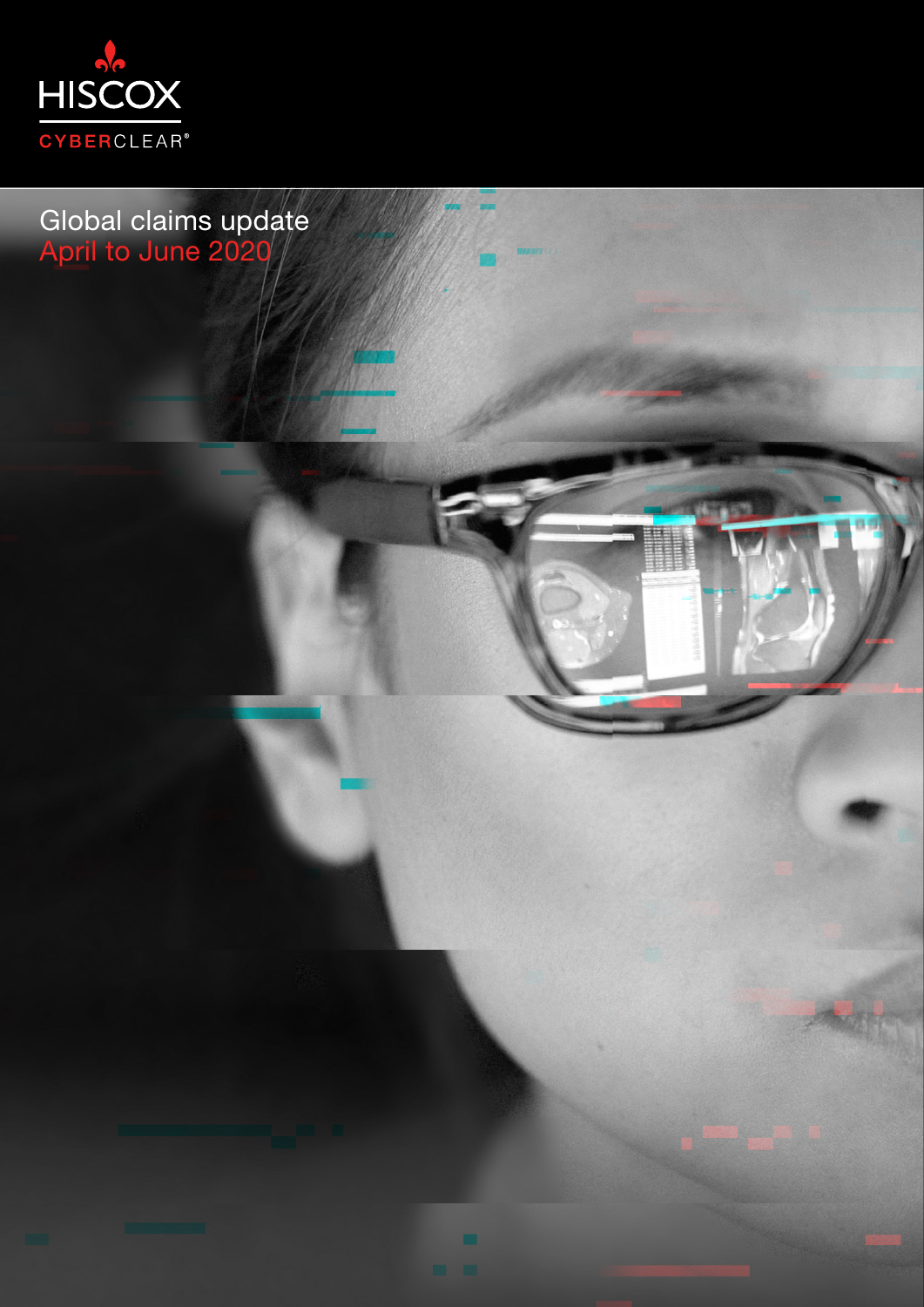# Claims frequency decreasing, while ransomware increasing

Data through June 2020 illustrates the immediate and continued impacts of COVID-19 on cyber claims. Overall, Hiscox cyber claims for businesses under €8.6 million in revenues decreased across the USA, UK and Europe by 17% from Q1 to Q2. The most significant change was in the UK with a 25% decrease, followed by an 15% decrease in the USA and 12% in Europe. On the other hand, large public organisations (€4.3 billion+ revenue, listed on a US stock market) have seen more ransomware incidents in H1 2020 than the whole of 2019 and we expect this to at least double by the end of the year.

Certain risks had a significant impact on Q2 claims, specifically financial fraud. Financial fraud was the highest claim impact across all geographies in Q2 with a staggering 67% increase from Q1. Europe experienced three times as many financial theft claims than in Q1, while the USA saw a 29% increase. Payment diversion fraud was the primary tactic used in successful financial fraud attempts, and remote working due to COVID-19 may have played a key role. Normal processes and procedures for vendor payments and approvals may not have been followed given the current climate. Additionally, compromised third parties could have caused a breach. Either way, it's important to understand one's current coverage and add additional crime cover, if necessary, to mitigate risks like payment diversion fraud or other forms of financial theft.

New ransomware gangs have also cropped up. In Q2 2020, the most prevalent ransomware strain for Hiscox claims in the USA and Europe was Dharma. Other common strains included Snatch, Maze, LockBit and Medusa. The pandemic seems to have affected ransomware claims in both positive and negative ways. For example, a hotel suffered a ransomware attack which had very minimal impact since operations were already shut down, leading to no BI loss. For another insured, however, they were out of luck after a ransomware incident because their backups were dated two months prior. Movement restrictions led to a lockout in the location where the back-ups were located during the lockdown months. But it's not just about an individual company experiencing ransomware. Like financial fraud, third-party vendors and supply chain structures are important to secure. In April, 44% of US ransomware claims were the insured's vendor suffering the attack, thereby affecting the insured.



### Nine-month and geographic views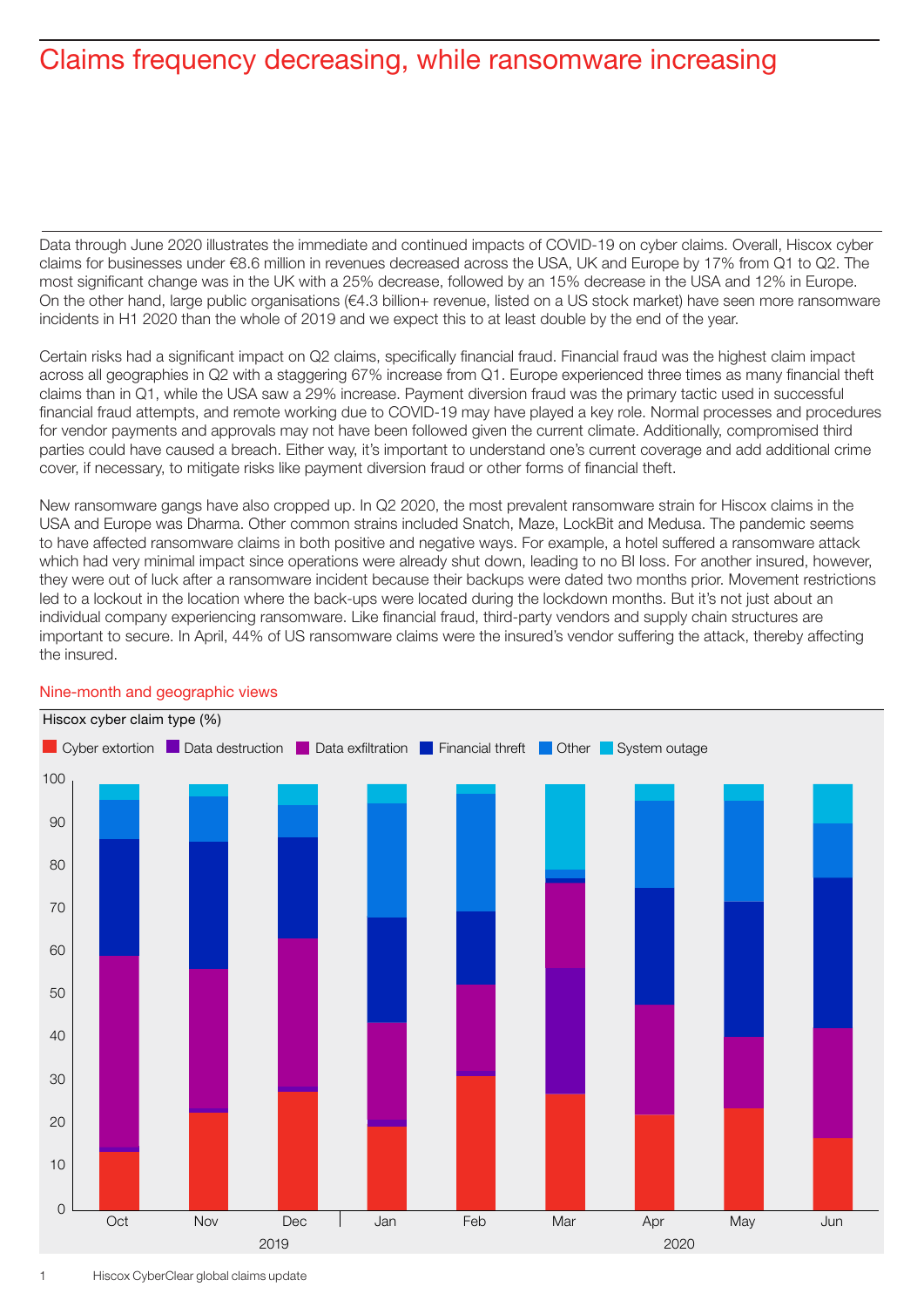

#### Mitigate your risks

Microsoft Office 365 (O365) compromises are still problem, causing many of the business email compromise (BEC) and payment diversion fraud (PDF) cases during Q2 in the USA and Europe. Ensure multi-factor authentication is in place, especially for O365 administrator accounts. RDP and VPN remain the common points of entry in ransomware attacks. These are technologies that are heavily relied on, especially for remote working. Such incidents can be prevented by consistent patching. Last quarter, Europe insureds were really good at early notifications of potential claims. The USA and UK are now starting to do the same. It's important for businesses to notify their insurance carrier when they have detected malware or suspicious activity on their network. Because certain malware often act as a precursor to ransomware, a support team can assist right away to help prevent further attacks. According to the Hiscox Cyber Readiness Report 2020, whether a ransom was paid or not, the mean losses for all firms subjected to a ransomware attack were nearly twice as much as those that only had to grapple with malware on its own –  $€781,000$  compared with €415,000. As cases of data exfiltration continue to increase, backups are no longer a fool-proof way to mitigate against ransomware attacks, you want to keep malware from becoming ransomware.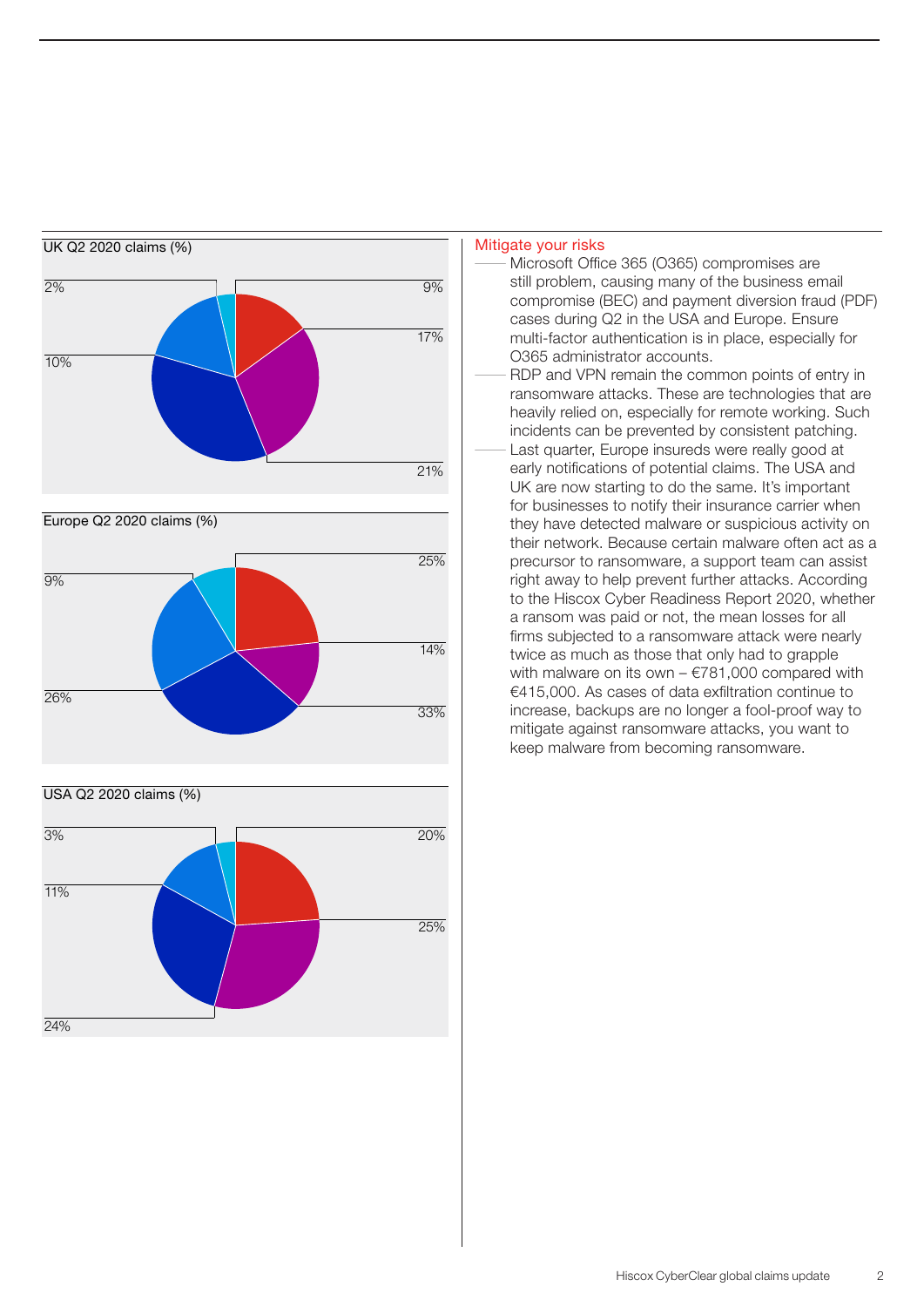### Real-life attacks



E-commerce Revenue: €1.7 million Impact: data exfiltration

An e-commerce platform providing home décor items was attacked, and the criminal obtained valid credentials to their Magento system, the ecommerce platform that powers their website. The hacker placed a script in the menu, which triggered when customers clicked on an invisible button placed on top of the checkout button. Once the script was triggered, it started collecting the check-out data from the customer, including name, address, shipping, billing, and credit card info.



E-commerce

Revenue: €132 million Impact: data exfiltration

An online marketplace for art and graphic design services became aware through a media report that a hacking group had acquired data from several different companies, including them. The data was being sold on the dark web. The hackers obtained the data for millions of platform users, including customer names, login credentials and passwords. For some users, the information exfiltrated included birth dates, telephone numbers, billing, and shipping addresses.



**Media** Revenue: €14.3 million Impact: cyber extortion

A media agency suffered a ransomware attack of the RagnarLocker variant. During a forensic review, it was discovered that the criminals also stole the personal information of the insured's customers. The ransom demand of €1 million was negotiated to €191,000 and paid.



#### Wholesale supplier

Revenue: €5 million – €10 million Impact: financial fraud

A vehicle parts supplier suffered a payment diversion fraud (PDF) attack after an employee's email was compromised and used to send customers emails containing wrong payment details. In total, customers ended up sending €51,000 to the hacker.



Food wholesale Revenue: €19.4 million Impact: cyber extortion

A food wholesale supplier suffered a ransomware attack of the Dopplepaymer variant. The ransom demand was €76,000 which was paid, In addition, the insured suffered over €84,000 in business interruption losses.



Finance Revenue: €3 million Impact: cyber extortion

A debt collection agency suffered a ransomware attack with data exfiltration. Attackers requested 44.9 BTC (€379,000) in order to restore systems and not leak the data they had exfiltrated. There was some very sensitive information (medical records and personal financial info) contained on the insured's databases with about 350,000 data subjects exposed.



Educational services Revenue: €1.8 million Impact: financial theft

An educational institution suffered a business email compromise (BEC) with payment diversion fraud (PDF) amounting to €17,000. The attackers were also likely to have had access to sensitive PII relating to minors. Initial investigations showed that six malicious emails were sent by the perpetrator attempting to convince recipients to send school fees to a fraudulent bank account, offering an 'early payment discount'.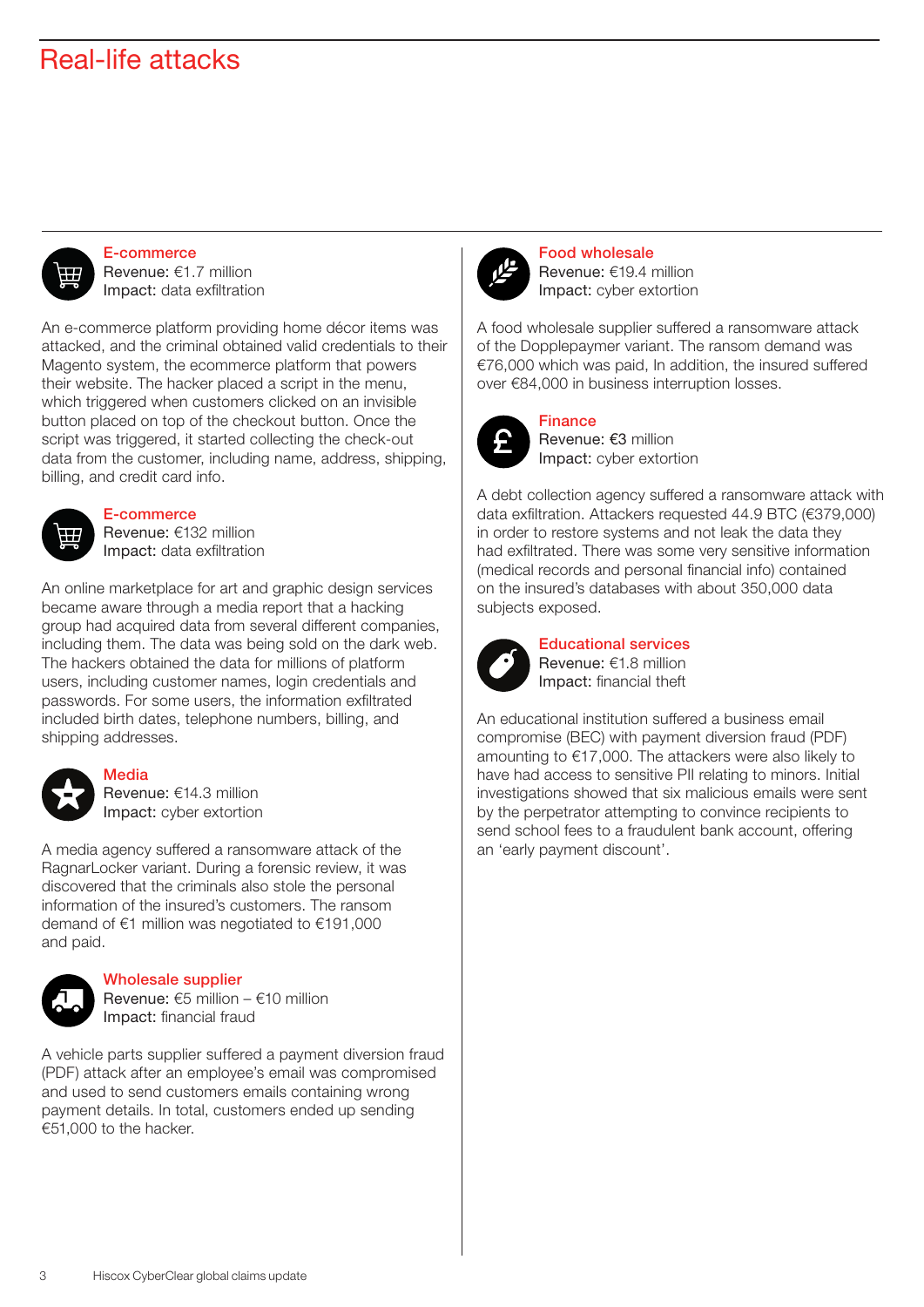# **Glossary**

Cyber terms are often alphabet soup. We're here to help remind you what it all means.

#### Business email compromise (BEC)

Unauthorised access and control of a business email account which may lead to a data breach or payment diversion fraud.

#### Cyber extortion

Cyber criminals encrypting a victim's data/systems (ransomware), threatening to publish stolen data, holding data/systems hostage, etc. until the victim meets their demands for payment.

#### Data exfiltration

Unauthorised access to data and in most cases, removal or copying of that data from a victim's network.

#### Financial theft

Cyber crime involving the theft of money.

#### Payment diversion fraud (PDF)

Cyber criminals redirecting payment(s) to a fraudulent account.

#### Remote desktop protocol (RDP)

A proprietary tool developed by Microsoft which provides a user with an interface to connect to another computer over a network connection.

#### VPN (virtual private network)

Commonly used to allow remote workers that are outside the corporate network to securely access corporate services from home or while travelling.